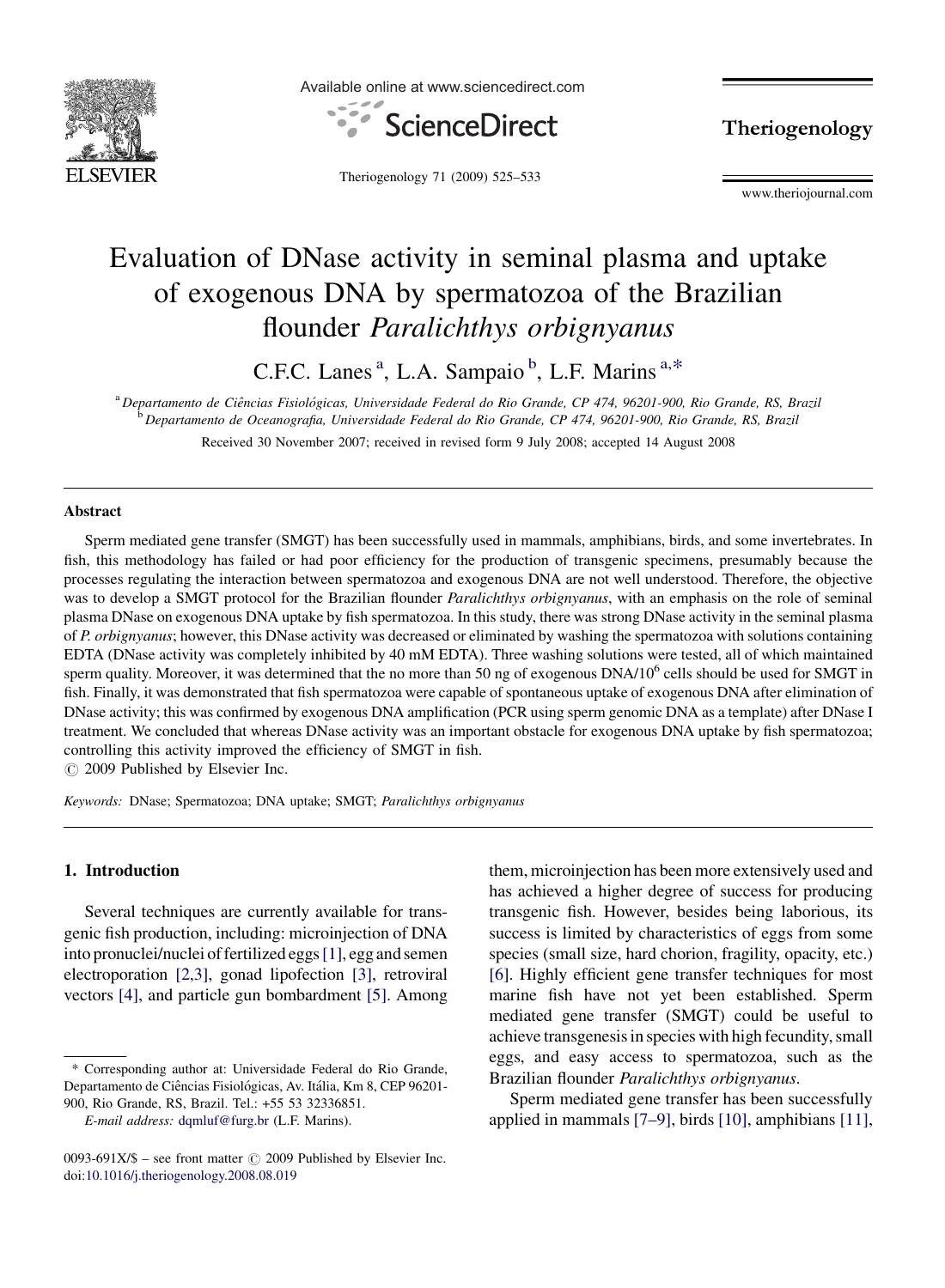and some invertebrates [\[12,13\].](#page-8-0) Good SMGT results for fish were obtained only when semen was electroporated, as demonstrated for tilapia Oreochromis niloticus [\[14\],](#page-8-0) zebrafish Danio rerio [\[15\]](#page-8-0), salmon Oncorhynchus tshawytscha [\[16\]](#page-8-0), grass carp Ctenopharyngodon idellus [\[17\],](#page-8-0) and silver sea bream Sparus sarba [\[3\].](#page-7-0) However, if semen was incubated with exogenous DNA but not electroporated, the efficiency of SMGT for transgenic fish production was low or nonexistent [\[17–](#page-8-0) [20\]](#page-8-0). The only exception was that Khoo et al. [\[21\]](#page-8-0) reported high rates of transgenic zebrafish production by incubating spermatozoa directly with exogenous DNA.

That SMGT has failed or had poor efficiency for the production of transgenic fish was attributed to a lack of understanding regarding processes regulating the interaction between spermatozoa and exogenous DNA. Conversely, in mammals, it is already known that 30–35 kDa proteins positively interact with exogenous DNA, allowing its internalization by the sperm nucleus [\[22\].](#page-8-0) However, molecules such as inhibitory factor 1 (IF-1) and DNase, which are generally found in the seminal plasma of mammals, also act as negative regulators of this interaction [\[22,23\]](#page-8-0). Furthermore, other factors, such as semen quality, semen origin (ejaculated or epididymal), time and temperature of semen incubation with DNA, amount of exogenous DNA per sperm cell, and DNA architecture, also affected the uptake of exogenous DNA by spermatozoa [\[9,24,25\]](#page-8-0). Therefore, the aim of this study was to develop a SMGT protocol for the Brazilian flounder P. orbignyanus by evaluating the role of seminal plasma DNase on exogenous DNA uptake by fish spermatozoa.

#### 2. Materials and methods

### 2.1. Fish and sperm collection

Adult Brazilian flounders were captured during breeding season (October–April) at Cassino Beach (Southern Brazil,  $32^{\circ}12'S - 52^{\circ}10'W$ ), and taken to the Laboratory of Mariculture at the Federal University of Rio Grande (FURG). Mature males  $(479 \pm 83 \text{ g}; 34 \pm 2 \text{ cm}, \text{ mean } \pm \text{ SEM})$  were identified by the presence of running milt. They were kept in the laboratory in 1000 L tanks for no longer than 3 d before semen collection. Water was exchanged at least 100% daily, its temperature was maintained at  $25 \pm 2$  °C, salinity was 35%, and photoperiod of 14 h of light/d was provided by incandescent bulbs.

Unless otherwise mentioned, spermatozoa and seminal plasma used throughout this study were obtained from ejaculated semen. Before semen was collected, fish were anesthetized with 50 ppm benzocaine (Sigma Chemical Co., St. Louis, MO, USA) in a plastic tank (50 L). To minimize contamination by urine or feces, fish bladders were cleared by abdominal pressure and the urogenital areas were blotted dry with paper towel. Semen was obtained by gentle abdominal massage, collected in 1-mL syringes (without a needle), and immediately transferred to 1.5-mL microtubes.

### 2.2. DNA substrate

A circular DNA plasmid (pKeratin-GFP) was used in this study (kindly provided by Dr. Takashi Aoki, Tokyo University of Marine Science and Technology, Japan). It contained the keratin promoter of hirame Paralichthys olivaceus associated with the green fluorescent protein (GFP) gene of jellyfish Aequorea victoria [\[5\]](#page-7-0). The GFP gene was used as PCR target for identification of transgenic sperm.

# 2.3. Experiment 1: Detection of DNase activity in seminal plasma

Seminal plasma from three sources was used to evaluate DNase activity: ejaculated semen, semen collected from the lumen of the testes, and semen from macerated testes  $(n = 3)$ . Ejaculated semen was collected as described above. Testes were dissected from flounder immediately after their death, washed on a petri dish with distilled water, and dried with paper towel. Semen from the lumen was collected with plastic syringes and transferred to 1.5 mL microtubes. Intact testes were macerated with a teflon pestel in 1.5 mL microtubes (without using any diluents).

Semen from all sources was centrifuged at  $12,000 \times g$  for 20 min immediately after collection. Seminal plasma was removed and stored at  $-20$  °C until use. An aliquot  $(1 \mu L)$  pKeratin-GFP (350 ng/ $\mu L$ ) and  $8 \mu L$  of seminal plasma were mixed and incubated at 20 $\degree$ C for 50 min; this temperature was used since it yielded better results in obtaining natural spawning in captivity [\[26\].](#page-8-0) Subsequently, DNA was analyzed by electrophoresis on 1% agarose gel containing ethidium bromide  $(0.5 \mu g/mL)$  and visualized under a UV light. Degradation of pKeratin-GFP was quantified by fluorescence analysis using a Qubit fluorometer and Quant-iT dsDNA BR kit (Invitrogen, Carlsbad, CA, USA), following the protocol recommended by the manufacturer.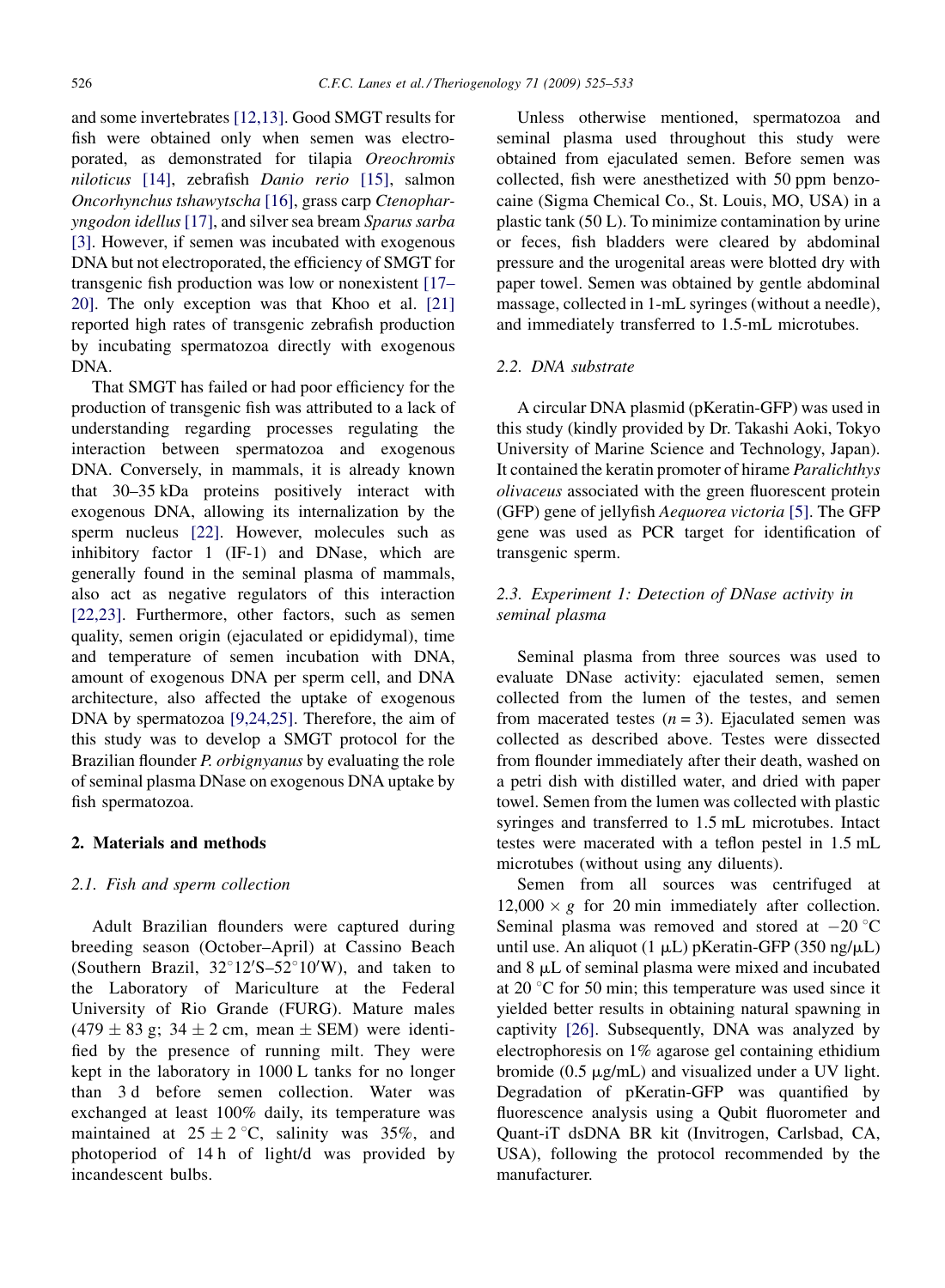# 2.4. Experiment 2: Determination of optimum incubation time and temperature of DNase activity

Seminal plasma samples from three fish were pooled in these experiments. Evaluation of optimum incubation time and temperature was carried out incubating a mixture of 1  $\mu$ L pKeratin-GFP (350 ng/ $\mu$ L) and 8  $\mu$ L seminal plasma for 0, 15, 30, 45, 60, 90, and 120 min at 20 °C (incubation time experiment); or a mixture of 1  $\mu$ L pKeratin-GFP (350 ng/ $\mu$ L), 4  $\mu$ L seminal plasma, and 4 µL distilled water at 8, 16, 24, 32, 40, 48, 56, and 64  $^{\circ}$ C for 30 min (temperature experiment). At 0 min, the transgene was added at the exact moment electrophoresis started. Thereafter, reactions were analyzed by electrophoresis and fluorescence, as previously described.

# 2.5. Experiment 3: Determination of DNase concentration in seminal plasma

Various concentrations of seminal plasma were incubated with pKeratin-GFP in order to obtain a concentration curve for determination of the amount of endogenous DNase in seminal plasma. Seminal plasma was diluted 1:1, 1:5, 1:10 and 1:20 (v/v) with distilled water. For each reaction,  $1 \mu L$  pKeratin-GFP (350 ng/ $\mu$ L) and  $1 \mu L$  of each dilution was used. Three other reactions were composed of 1, 5, and 10  $\mu$ L of undiluted seminal plasma, and mixed with 1  $\mu$ L pKeratin-GFP (350 ng/ $\mu$ L). Reactions were incubated for 15 min at  $32 \degree C$ .

A concentration curve for commercial DNase I (Epicentre, Madison, WI, USA) was made using  $1 \mu L$ of pKeratin-GFP plasmid  $(350 \text{ ng/}\mu\text{L})$  and  $1 \mu\text{L}$  of commercial DNase (1, 0.1, 0.05, 0.03, 0.025, 0.02,  $0.01$  U/ $\mu$ L). According to the manufacturer, 1 unit (U) of DNase I completely digests  $1 \mu$ g of DNA to oligonucleotides in 10 min at  $37^{\circ}$ C. Thus, reactions were incubated for 15 min at 37  $\mathrm{^{\circ}C}$ .

Thereafter, reactions were analyzed by electrophoresis and fluorescence, as previously described. The results obtained for commercial DNase activity were used to perform a linear regression analysis between the amount of DNase used and remaining exogenous DNA, in order to calculate the concentration of endogenous DNase in the seminal plasma of Brazilian flounder.

# 2.6. Experiment 4: Evaluation of EDTA on DNase activity

To evaluate the inhibiting role of EDTA on DNase activity, various concentrations of EDTA (Sigma, St. Louis, MO, USA) were tested. An aliquot of  $3 \mu L$  of seminal plasma (pooled from three fish),  $1 \mu L$  pKeratin-GFP (350 ng/ $\mu$ L), and 3  $\mu$ L EDTA (5, 25, 50, 75, 100, 250, and 500 mM EDTA) were mixed and incubated at room temperature (20  $\degree$ C) for 50 min. The final EDTA concentration in each reaction was 2, 10, 20, 30, 40, 105, and 215 mM, respectively. Thereafter, reactions were analyzed by electrophoresis and fluorescence, as previously described.

# 2.7. Experiment 5: Evaluation of optimum concentration of exogenous DNA to use in SMGT

The sperm concentration in semen  $(50 \mu L)$  fixed in 4% formalin and diluted in distilled water (1:2000) was determined using an improved Neubauer Bright line counting chamber (Laboroptik, Friedrichsdorf, Germany) under a microscope at  $400 \times$  magnification (Olympus CX-41, Miami, FL, USA). Original semen samples  $(n = 3)$  were diluted with 50 mM EDTA for a final concentration of  $10^6$  cells/ $\mu$ L, and used to verify toxicity of exogenous DNA. An aliquot  $(5 \mu L)$  of pKeratin-GFP (50, 100, and 500 ng/ $\mu$ L) was incubated with 5  $\mu$ L semen (10<sup>6</sup> spermatozoa/ $\mu$ L) for 50 min at room temperature  $(20 \degree C)$ . Samples containing only 5  $\mu$ L semen were also maintained at 20 °C for 50 min and used as controls. After 50 min,  $2 \mu L$  of each reaction was diluted with  $8 \mu L$  seawater (35‰) in order to activate spermatozoa. Motility was assessed (phase contrast microscope at  $400 \times$  magnification) and rated using an arbitrary scale, in which 0 represents 0%,  $1 \cong 1-25\%, 2 \cong 26-50\%, 3 \cong 51-75\%, 4 \cong 76-90\%,$ and  $5 \approx 91-100\%$  motile spermatozoa [\[27\].](#page-8-0)

#### 2.8. Experiment 6: development of SMGT protocol

Semen was collected and spermatozoa were activated with seawater (1  $\mu$ L sperm and 49  $\mu$ L seawater) and their motility was immediately evaluated as previously described. Samples whose motility was below 50% were discarded. Three washing solutions were tested to reduce activity of semen DNase [\(Table 1](#page-3-0)). An aliquot of 100  $\mu$ L of semen was mixed with 100  $\mu$ L of each washing solution and centrifuged at  $1100 \times g$ for  $3 \text{ min}$  at  $15 \degree \text{C}$ . Supernatants were carefully discarded without perturbing the pellets. Semen was mixed again with the same volume of each washing solution and centrifuged at  $1100 \times g$  for another 3 min at  $15^{\circ}$ C. This procedure was repeated three times.

Two concentrations of pKeratin-GFP (10 and 50 ng/  $10<sup>6</sup>$  sperm cells) were used to evaluate the uptake of exogenous DNA by washed spermatozoa. Spermatozoa motility was evaluated after 50 min incubation at room temperature (20 $\degree$ C) as described previously. Semen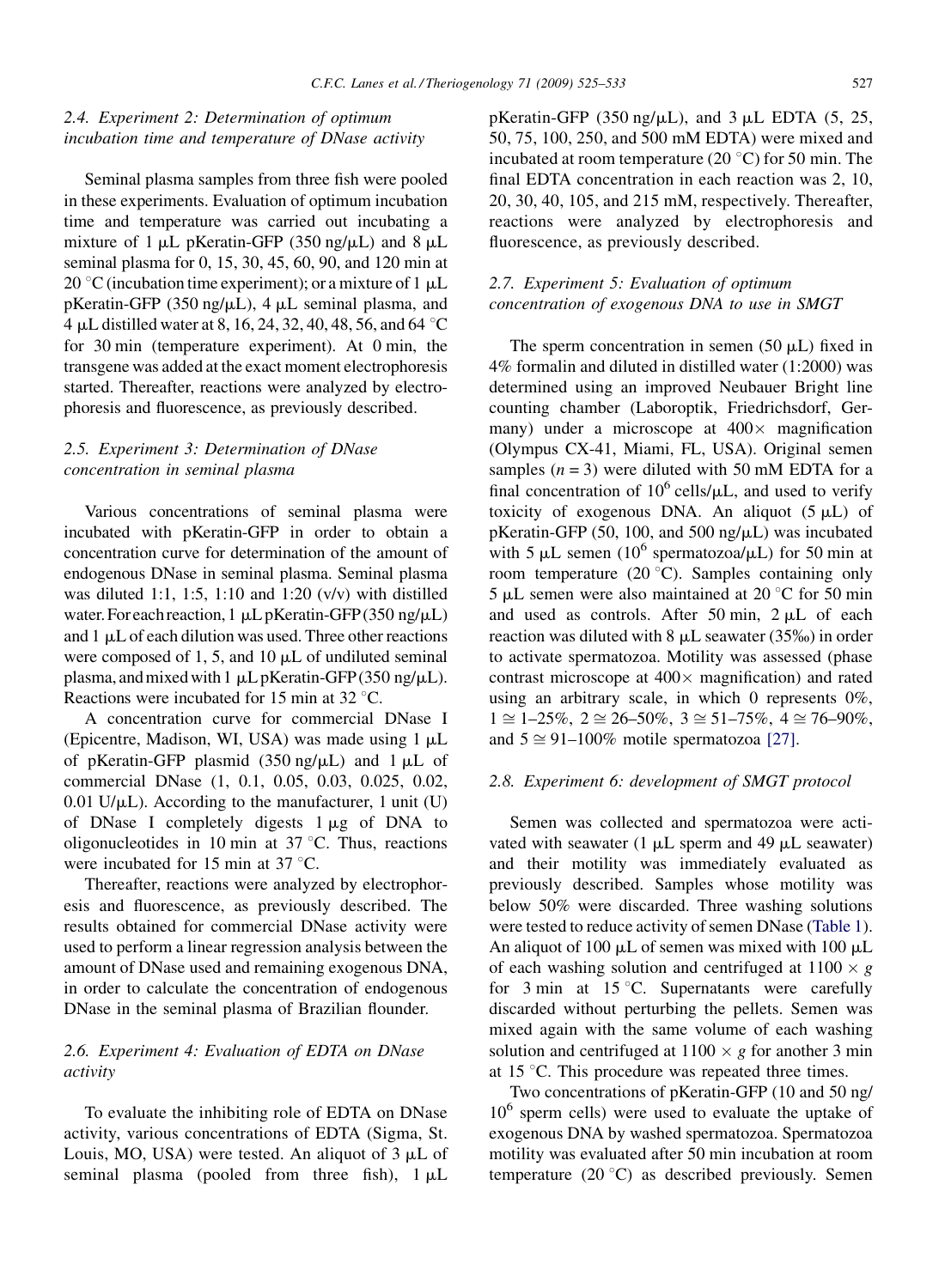<span id="page-3-0"></span>Table 1 Composition of three washing solutions for washing fish spermatozoa

| Composition (mM)    | Solution I <sup>a</sup> | Solution II <sup>b</sup> | Solution III <sup>c</sup> |
|---------------------|-------------------------|--------------------------|---------------------------|
| Sucrose             | 150                     |                          |                           |
| CaCl <sub>2</sub>   | 1.7                     | 2.7                      |                           |
| MgSO <sub>4</sub>   | 7                       |                          |                           |
| Glicina             | 86                      |                          |                           |
| Trizma              | 30                      |                          | 53.65                     |
| <b>NaCl</b>         |                         | 70                       |                           |
| <b>KCl</b>          |                         | 1.5                      |                           |
| MgCl <sub>2</sub>   |                         | 6.1                      |                           |
| Glucose             |                         | 0.4                      | 62.5                      |
| NaHCO <sub>3</sub>  |                         | 25                       |                           |
| Citric acid $(H2O)$ |                         |                          | 16.9                      |
| Na citrate $(2H2O)$ |                         |                          | 34                        |
| <b>EDTA</b>         | 25                      | 25                       | 12.72                     |

<sup>a</sup> Modified from Tvedt et al. [\[39\]](#page-8-0).<br><sup>b</sup> Modified from Dreanno et al. [\[40\].](#page-8-0)<br><sup>c</sup> Modified from Lavitrano et al. [\[24\].](#page-8-0)

samples (10  $\mu$ L) without exogenous DNA were used as controls.

In order to separate sperm cells from non-incorporated exogenous DNA, reactions were incubated with 0.1 mg DNase I for 30 min, followed by washing twice with the same solutions as described before.

To confirm the presence of GFP gene in spermatozoa, genomic DNA was extracted using the phenol/ chloroform method [\[28\]](#page-8-0). The DNA extracted from each treatment was used as template for PCR reactions. A 336 bp fragment of the GFP gene was amplified using the specific primers eGFP-For (5'-AGCTGACCCT-GAAGTTCATCTG-3') and eGFP-Rev (5'-TGATATA-GACGTTGTGGCTGTTG-3'). The PCR was carried out in a 12.5  $\mu$ L reaction volume containing 1.25  $\mu$ L of  $10 \times PCR$  buffer, 0.2  $\mu$ m of each primer, 0.2 mm of each dNTP,  $0.75$  mm of MgCl<sub>2</sub>,  $0.5$  unit of platinum Taq DNA polymerase (Invitrogen), and  $1 \mu L$  of DNA. The reactions were incubated at 94  $^{\circ}$ C for 1 min, followed by 28 cycles of 30 s at 94 °C, 1 min at 55 °C, 1 min at 72 °C, and a final elongation step of 5 min at 72 °C. PCR products were separated on 1% agarose gel stained with ethidium bromide  $(0.5 \mu g/mL)$  and visualized by ultraviolet transillumination.

#### 2.9. Statistical analyses

One-way ANOVA was used to evaluate the effects of DNA concentration on sperm motility, as well as the effects of various treatments used to develop the SMGT protocol. Differences were considered significant at  $P < 0.05$ . Tukey HSD multiple range test comparisons was used when significant differences existed among treatments. Linear regression analysis was carried out between the concentration of commercial DNase  $(U/\mu L)$ and the remnant exogenous DNA, in order to calculate the concentration of endogenous DNase in the seminal plasma of Brazilian flounder. Data are presented as means  $\pm$  SEM. All analyses were conducted using software Statistica version 6.0 (Statsoft, Tulsa, OK, USA).

#### 3. Results

# 3.1. Experiment 1: Detection of DNase activity in seminal plasma

The pKeratin-GFP transgene was completely digested when incubated with the seminal plasma



Fig. 1. Detection of DNase activity in flounder Paralichthys orbignyanus seminal plasma. (a) DNase activity analyzed by electrophoresis on 1% agarose gel. M, 1 KB plus DNA molecular marker; lanes 1, 2 and 3, seminal plasma from macerated testes  $(TM<sub>1</sub>)$ , testes semen  $(T_1)$  and ejaculated semen  $(S_1)$ , respectively (individual 1); lanes 4, 5 and 6, seminal plasma from macerated testes  $(TM<sub>2</sub>)$ , testes semen  $(T_2)$ , and ejaculated semen  $(S_2)$ , respectively (individual 2); lanes 7 and 8, seminal plasma from macerated testes  $(TM_3)$ , and ejaculated semen  $(S_3)$ , respectively (individual 3). C+, pKeratin-GFP (350 ng/ $\mu$ L). (b) Concentration of remnant pKeratin-GFP (ng/ $\mu$ L) determined by fluorescence analysis using seminal plasma samples of various origins.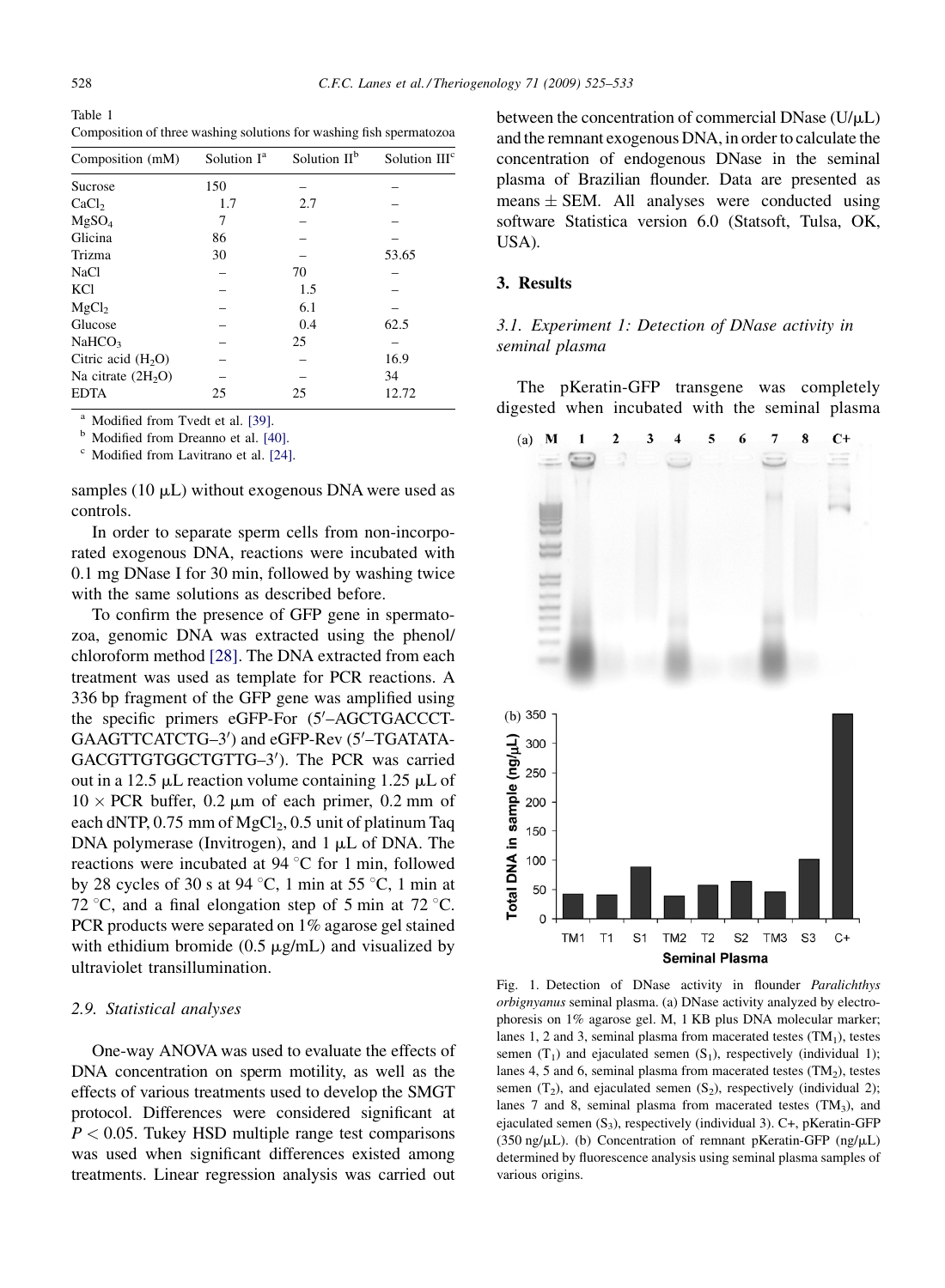of *P. orbignyanus* for 50 min at 20  $^{\circ}$ C ([Fig. 1](#page-3-0)a and b), suggesting the presence of DNase activity, independent of the origin of seminal plasma. However, there seemed to be a trend for reduced DNase activity of seminal plasma from ejaculated semen compared with seminal plasma obtained directly from the testes [\(Fig. 1](#page-3-0)b).

# 3.2. Experiment 2: Determination of optimum incubation time and temperature of DNase activity

In the experiment for determination of optimum incubation time, 350 ng of DNA were utilized and degradation was observed for all times tested (Fig. 2a). Based on quantification through fluorescence analysis, DNase activity was apparent immediately after seminal plasma was added (0 min), where only 98 ng of remaining DNA were detected, demonstrating that this enzyme acts very fast (Fig. 2b). From 15 to 60 min,



Fig. 2. Effect of time on DNase activity of seminal plasma of Brazilian flounder *Paralichthys orbignyanus* incubated at  $20^{\circ}$ C. (a) DNase activity analyzed by electrophoresis on 1% agarose gel. M, 1 KB plus DNA molecular marker; seminal plasma was incubated with pKeratin-GFP for varying durations; P, only seminal plasma; C+, pKeratin-GFP (350 ng/ $\mu$ L). (b) Concentration of remnant pKeratin-GFP  $(ng/\mu L)$  determined by fluorescence analysis after various incubation times.



Fig. 3. Effect of temperature on DNase activity of seminal plasma of Brazilian flounder Paralichthys orbignyanus incubated for 30 min. (a) DNase activity analyzed by electrophoresis on 1% agarose gel. M, 1 KB plus DNA molecular marker; seminal plasma was incubated with pKeratin-GFP at varying temperatures; C+, pKeratin-GFP (350 ng/  $\mu$ L). (b) Concentration of remnant pKeratin-GFP (ng/ $\mu$ L) determined by fluorescence analysis after various incubation temperatures.

DNA degradation did not substantially increase (78– 67 ng of remaining DNA detected, respectively). However, at 90 and 120 min of incubation, only approximately 50 ng DNA remained.

Degradation of DNA occurred during incubations from 8 to 56  $\degree$ C (Fig. 3a), but the optimal temperature for DNase activity was  $32^{\circ}$ C (Fig. 3b). Conversely, at 64 8C, DNase was not active (all exogenous DNA remained intact; Fig. 3a).

# 3.3. Experiment 3: Determination of DNase concentration in seminal plasma

The remaining amount of residual exogenous DNA decreased as the amount of seminal plasma was increased. The original concentration of DNA  $(350 \text{ ng/}\mu\text{L})$  was affected in a dose-dependent manner in all seminal plasma dilutions tested. However, the concentration of exogenous DNA was reduced approximately 50% when  $1 \mu L$  of undiluted seminal plasma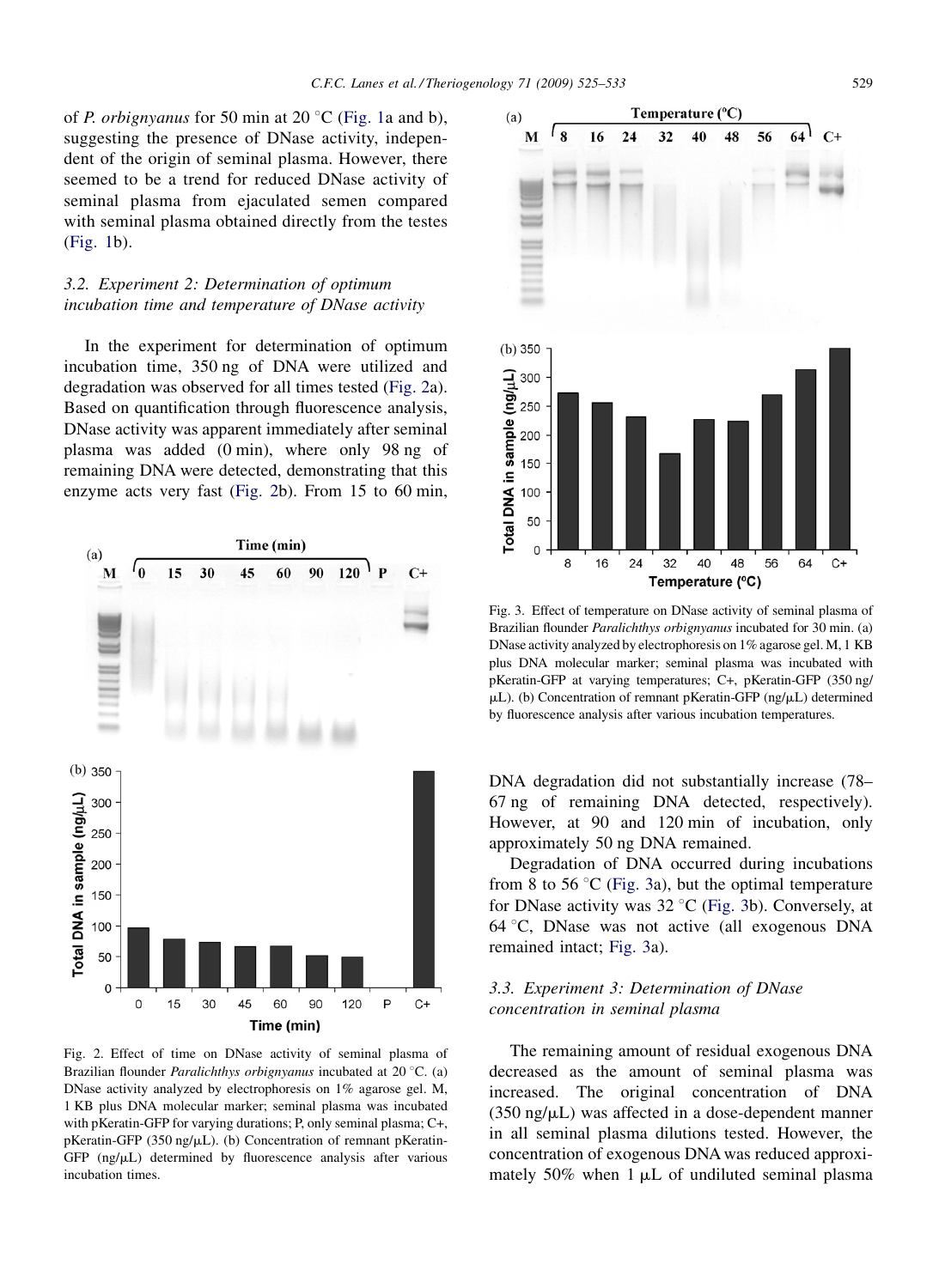

Fig. 4. Determination of concentration curve for DNase present in Brazilian flounder Paralichthys orbignyanus seminal plasma. (a) DNase activity analyzed by electrophoresis on 1% agarose gel. M, 1 KB plus DNA molecular marker; samples 10, 5 and 1 are composed by 10, 5 and 1  $\mu$ L of undiluted seminal plasma plus 1  $\mu$ L of pKeratin-GFP (350 ng/ $\mu$ L), respectively; samples 1:1, 1:5, 1:10, and 1:20 were composed by  $1 \mu L$  of seminal plasma proportionally diluted with distilled water plus 1  $\mu$ L of pKeratin-GFP (350 ng/ $\mu$ L), respectively; C+, pKeratin-GFP (350 ng/ $\mu$ L). (b) Concentration of remnant pKeratin-GFP  $(np/\mu L)$  determined by fluorescence analysis following various dilutions of seminal plasma.

was incubated with DNA, whereas higher amounts of seminal plasma (5 and 10  $\mu$ L) lead to complete DNA degradation (Fig. 4a and b).

Regarding activity of commercial DNase I,  $1 \text{ U/}\mu\text{L}$ digested all exogenous DNA. However, exogenous DNA degradation decreased linearly from 0.1 to  $0.01$  U/ $\mu$ L DNase I, according to quantification of remnant DNA after electrophoresis and fluorescence analysis (Fig. 5a and b). The regression line which described this relationship was  $y = -0.0005x + 0.1619$  $(P < 0.0001$ ; adjusted  $R^2 = 0.95$ ), where y is the number of DNase units and  $x$  is the concentration of non-degraded exogenous DNA. Substituting values of remnant DNA incubated with decreasing concentrations of seminal plasma, the DNase concentration in Brazilian flounder seminal plasma was equal to  $0.08 \pm 0.02$  U/ $\mu$ L.



Fig. 5. Determination of concentration curve for commercial DNase I. (a) DNase activity analyzed by electrophoresis on 1% agarose gel. M, 1 KB plus DNA molecular marker; various quantities of commercial DNase ( $U/\mu L$ ) were used in each reaction. C+, pKeratin-GFP (350 ng/  $\mu$ L). (b) Concentration of remnant pKeratin-GFP (ng/ $\mu$ L) determined by fluorescence analysis using various quantities of commercial DNase.

# 3.4. Experiment 4: Evaluation of EDTA on DNase activity

As EDTA concentrations increased, DNase activity decreased. Degradation of exogenous DNAwas reduced in EDTA concentrations of 20 and 30 mM; further increases in EDTA concentration (40, 105, and 215 mM) resulted in complete inhibition of DNase activity ([Fig. 6a](#page-6-0) and b).

# 3.5. Experiment 5: Evaluation of optimal concentration of exogenous DNA to use in SMGT

The optimal exogenous DNA concentration to be used in SMGT was  $50 \text{ ng}/10^6$  spermatozoa, since sperm motility at this concentration (2.5  $\pm$  0.28) was similar to the control  $(2.6 \pm 0.08; P > 0.05)$ . Conversely, higher concentrations of exogenous DNA  $(100 \text{ ng}/10^6 \text{ sperma}$ tozoa) significantly reduced motility of spermatozoa to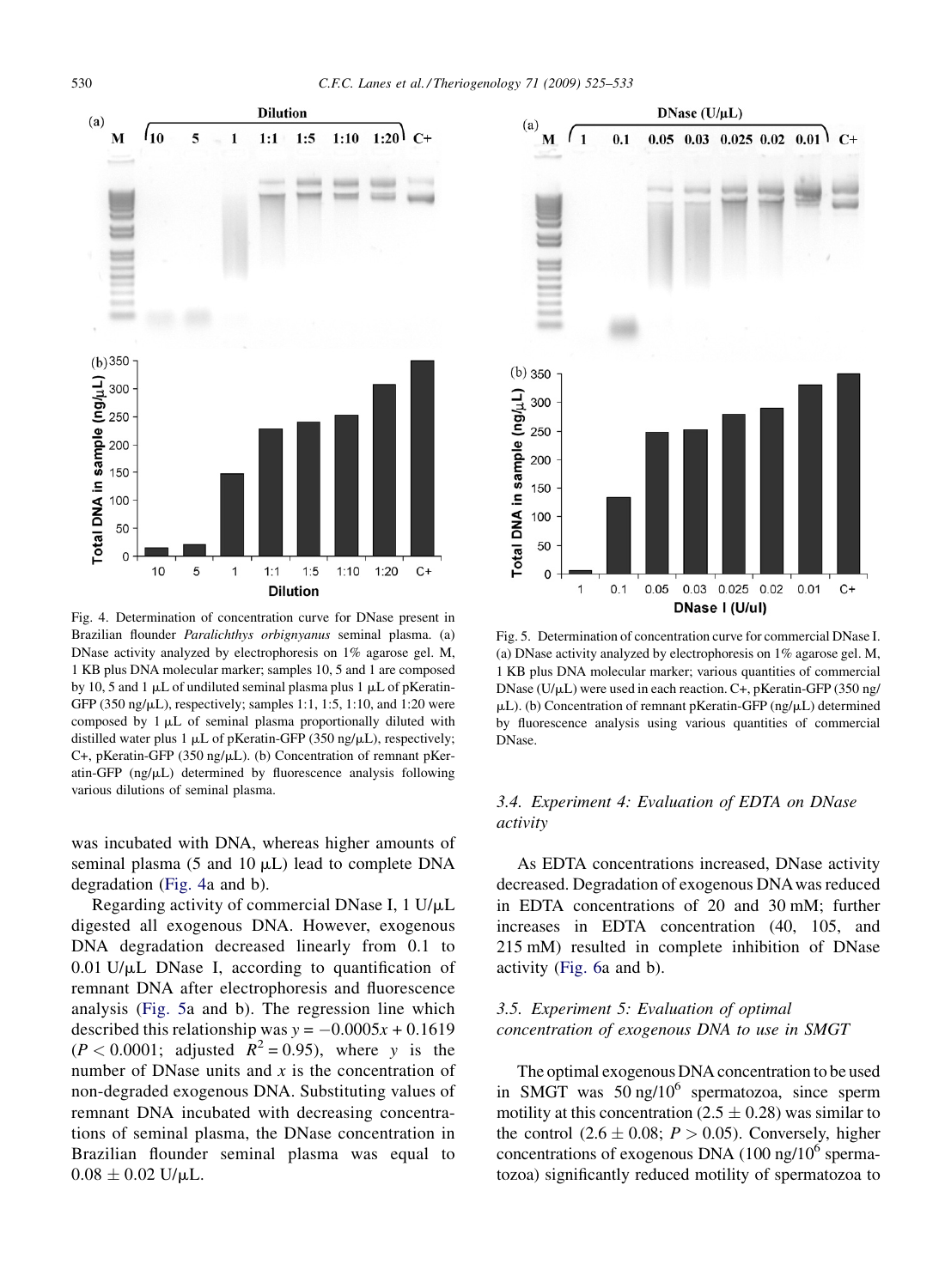<span id="page-6-0"></span>

Fig. 6. Effect of EDTA concentration on DNase activity of seminal plasma from Brazilian flounder Paralichthys orbignyanus. (a) DNase activity analyzed by electrophoresis on 1% agarose gel. M, 1 KB plus DNA molecular marker; various concentrations of EDTA (mM) were used in each reaction;  $C-$ , seminal plasma + pKeratin-GFP without EDTA; C+, pKeratin-GFP (350 ng/ $\mu$ L). (b) Concentration of remnant  $p$ Keratin-GFP (ng/ $\mu$ L) determined by fluorescence analysis after the seminal plasma had been treated with various concentrations of EDTA.

 $1.0 \pm 0.05$  ( $P < 0.05$ ). The highest concentration tested  $(500 \text{ ng}/10^6 \text{ sperm cells})$  was lethal for spermatozoa, since motile cells were not observed.

#### 3.6. Experiment 6: Development of SMGT protocol

When spermatozoa were incubated with  $10 \text{ ng}/10^6$ cells, there was no difference  $(P > 0.05)$  in sperm motility, independent of the washing solution used to eliminate the DNase activity. In the control sample, spermatozoa motility was  $2.3 \pm 0.3$ . For Solutions I, II and III sperm motility was  $2.5 \pm 0.28$ ,  $2.3 \pm 0.33$ , and  $1.8 \pm 0.16$ , respectively. However, when spermatozoa were incubated with 50 ng/ $10^6$  cells, there was better motility  $(P < 0.05)$  in the treatments with solutions I (2.5  $\pm$  0.28) and II (1.5  $\pm$  0.28), whereas motility was poorest with solution III  $(1.06 \pm 0.06;$  $P < 0.05$ ).



Fig. 7. Detection of pKeratin-GFP in spermatozoa of Brazilian flounder Paralichthys orbignyanus through PCR. M, 1 KB plus DNA molecular marker; lanes 1 and 2, sperm washed with solution I and incubated with 10 and 50 ng/ $10<sup>6</sup>$  cells of exogenous DNA, respectively; lanes 3 and 4, sperm washed with solution II and incubated with 10 and 50 ng/ $10<sup>6</sup>$  cells of exogenous DNA, respectively; lanes 5 and 6, sperm washed with solution III and incubated with 10 and 50 ng/10 $^6$  cells of exogenous DNA, respectively; lane 7, fresh sperm (negative control); lane 8, pKeratin-GFP as a template (positive control); lane 9, no template added.

Uptake of exogenous DNA by Brazilian flounder spermatozoa was confirmed through PCR analyses, since the GFP gene was amplified in all treatments. All washing solutions, as well as the various concentrations of exogenous DNA (10 and 50 ng/10<sup>6</sup> cells) used to develop the SMGT protocol allowed pKeratin-GFP to be internalized by spermatozoa (Fig. 7).

#### 4. Discussion

In the present study, it was evident that the seminal plasma of Brazilian flounder contained strong DNase activity. To our knowledge, this is the first description of DNase activity in fish semen. However, DNase activity has been associated with the presence of seminal plasma in mammals [\[23,29,30\]](#page-8-0) and chicken [\[31\]](#page-8-0). The epididymis is a source of mature spermatozoa free of seminal plasma in the mouse [\[23\]](#page-8-0), accounting for the success of SMGT in rodents when this source of sperm was used. Conversely, in the present study, DNase activity in seminal plasma was present in all sources of semen tested: ejaculated semen, semen from the lumen of the testes, and semen from macerated testes. The presence of DNase in seminal plasma is likely the cause of failure of other attempts to produce transgenic fish using SMGT. According to Carballada and Esponda [\[23\],](#page-8-0) this enzyme is the main source of inhibition of DNA uptake by mammalian spermatozoa.

It was noteworthy that DNase activity was completely inhibited by 40 mM EDTA. Similarly, 50 mM EDTA diminished DNase activity in chicken and mouse semen [\[23,31\]](#page-8-0). This organic chelator eliminates free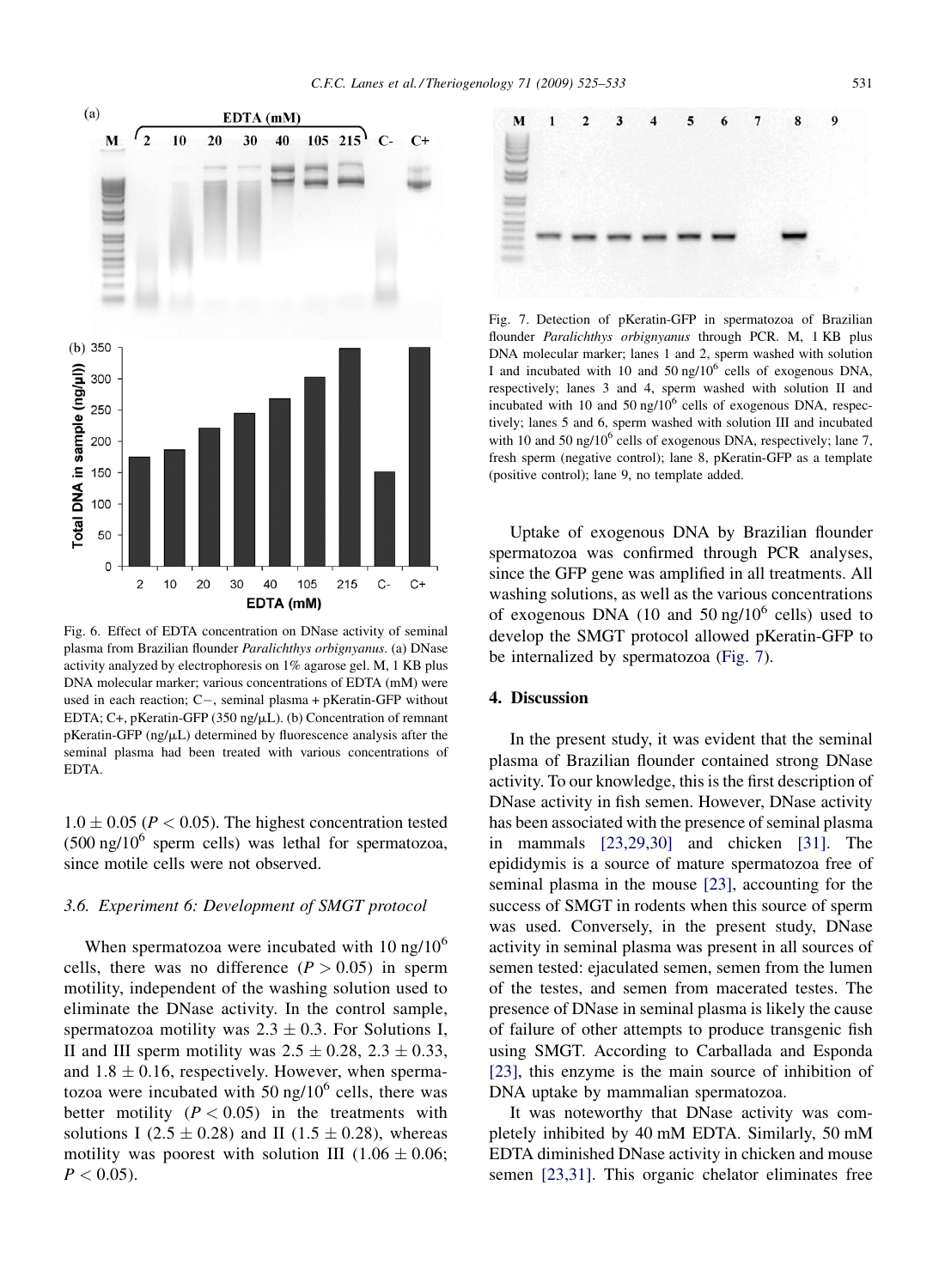<span id="page-7-0"></span>divalent cations  $(Ca^{2+}$  and  $Mg^{2+}$ ) in the medium. Therefore, we inferred that the DNAse activity found in Brazilian flounder seminal plasma was DNase I, since this class of enzyme depends on divalent cations to exert its activity. Previously, Yamamoto [\[32\]](#page-8-0) reported the activity of DNase II in salmon O. tshawytscha seminal plasma from testes and Nechaevsky and Ivanov [\[33\]](#page-8-0) found the same enzyme in loach Misgurnus fossilis spermatozoa. However, DNase II is only active at acid pH and in the absence of bivalent cations. Therefore, this enzyme does not appear to play an important role in the interaction between sperm and exogenous DNA.

The amount of DNA that should be employed in SMGT is another limiting factor in transgenic animal production. Although high concentrations of exogenous DNA increased the possibility of DNA uptake by spermatozoa, it also decreased sperm cell motility, viability and fertilizing capacity [7,34,35]. Maione et al. [\[36\]](#page-8-0) also observed that high DNA concentrations  $(100-500 \text{ ng}/10^6 \text{ cells})$  induced strong nuclease activity in sperm cells, yielding not only cleavage of the foreign DNA, but also degradation of sperm chromosomal DNA. Thus, a process resembling apoptosis is triggered in spermatozoa when increased concentrations of exogenous DNA are used for SMGT. In the present study, similar processes were detected in P. orbignyanus semen. Reduction of sperm motility was observed when pKeratin-GFP  $(100 \text{ ng}/10^6 \text{ cells})$  was used. Furthermore, motile spermatozoa were not observed at higher DNA concentrations, indicating that spermatozoa could be undergoing apoptosis as described by Maione et al. [\[36\]](#page-8-0) for spermatozoa in mice. Only the lowest DNA concentration evaluated did not affect spermatozoa motility. According to Rurangwa et al. [\[37\],](#page-8-0) motility is directly related to sperm fertilizing capacity and is one of the primary measures of semen quality in fish. Therefore, the amount of DNA used for SMGT in fish should not exceed 50 ng/ $10^6$  cells.

Three points must be considered for the development of a SMGT protocol for fish: (i) seminal plasma DNase activity must be eliminated; (ii) a suitable washing solution must be used to maintain sperm quality; and (iii) DNA concentration should be low enough to maintain sperm motility, but simultaneously high enough to allow DNA uptake by spermatozoa. The outcome of the present study provided suitable information for the development of a SMGT protocol for Brazilian flounder. First, DNase activity was decreased by addition of EDTA in all washing solutions. Moreover, this was augmented by washing semen before incubation with exogenous DNA. Second, all tested solutions were efficient in preserving spermatozoa motility, particularly when sperm cells were incubated with 10 ng  $DNA/10^6$  cells. However, when spermatozoa were incubated with  $50$  ng/ $10^6$  cells, motility was higher for solutions I and II, probably due to the presence of  $CaCl<sub>2</sub>$  in these washing solutions. Alavi and Cosson [\[38\]](#page-8-0) suggested that motility of spermatozoa of some marine fish is regulated by osmotic pressure as well as by the presence of the ion  $Ca<sup>2+</sup>$ , which sustains sperm motility at high osmotic pressure. Third, the DNA concentrations  $(10-50 \text{ ng}/10^6)$ cells) used for development of the SMGT protocol were adequate because they allowed spontaneous DNA uptake by spermatozoa.

In summary, we inferred that DNA uptake by fish spermatozoa was strongly regulated by the presence of DNase in seminal plasma. However, fish spermatozoa took up and incorporated exogenous DNA after DNase activity was reduced. Moreover, the proposed protocol provides opportunities for pursuing the production of transgenic fish through SMGT.

## Acknowledgments

The authors thank Maíra Proietti for revision of the manuscript. CFC Lanes is supported by the Brazilian CNPq and Programa de Pós-graduação em Aquicultura (PPGAq-FURG), and LA Sampaio is a research fellow of the Brazilian CNPq (Process 301673/2006-3).

#### **References**

- [1] Ozato K, Kondoh H, Inohara H, Iwamatsu T, Wakamatsu Y, Okada TS. Production of transgenic fish: introduction and expression of chicken δ-crystallin gene in medaka embryos. Cell Differ 1986;19:237–44.
- [2] Inoue K, Yamashita S, Hata J-I, Kabeno S, Asada S, Nagahisa E. Electroporation as a new technique for producing transgenic fish. Cell Differ Dev 1990;29:123–8.
- [3] Lu JK, Fu BH, Wu JL, Chen TT. Production of transgenic silver sea bream (Sparus sarba) by different gene transfer methods. Mar Biotechnol 2002;4:328–37.
- [4] Lin S, Gaiano N, Culp P, Burns JC, Friedmann T, Yee JK. Integration and germ-line transmission of a pseudotyped retroviral vector in zebrafish. Science 1994;265:666–9.
- [5] Yazawa R, Hirono I, Yamamoto E, Aoki T. Gene transfer for Japanese flounder fertilized eggs by particle gun bombardment. Fisheries Sci 2005;71:869–74.
- [6] Hostetler HA, Peck SL, Muir WM. High efficiency production of germ-line transgenic Japanese medaka (Oryzias latipes) by electroporation with direct current-shifted radio frequency pulses. Transgenic Res 2003;12:413–24.
- [7] Lavitrano M, Camaioni A, Fazio VM, Dolci S, Farace MG, Spadafora C. Sperm cells as vectors for introducing foreign DNA into eggs – genetic transformation of mice. Cell 1989;57: 717– 23.